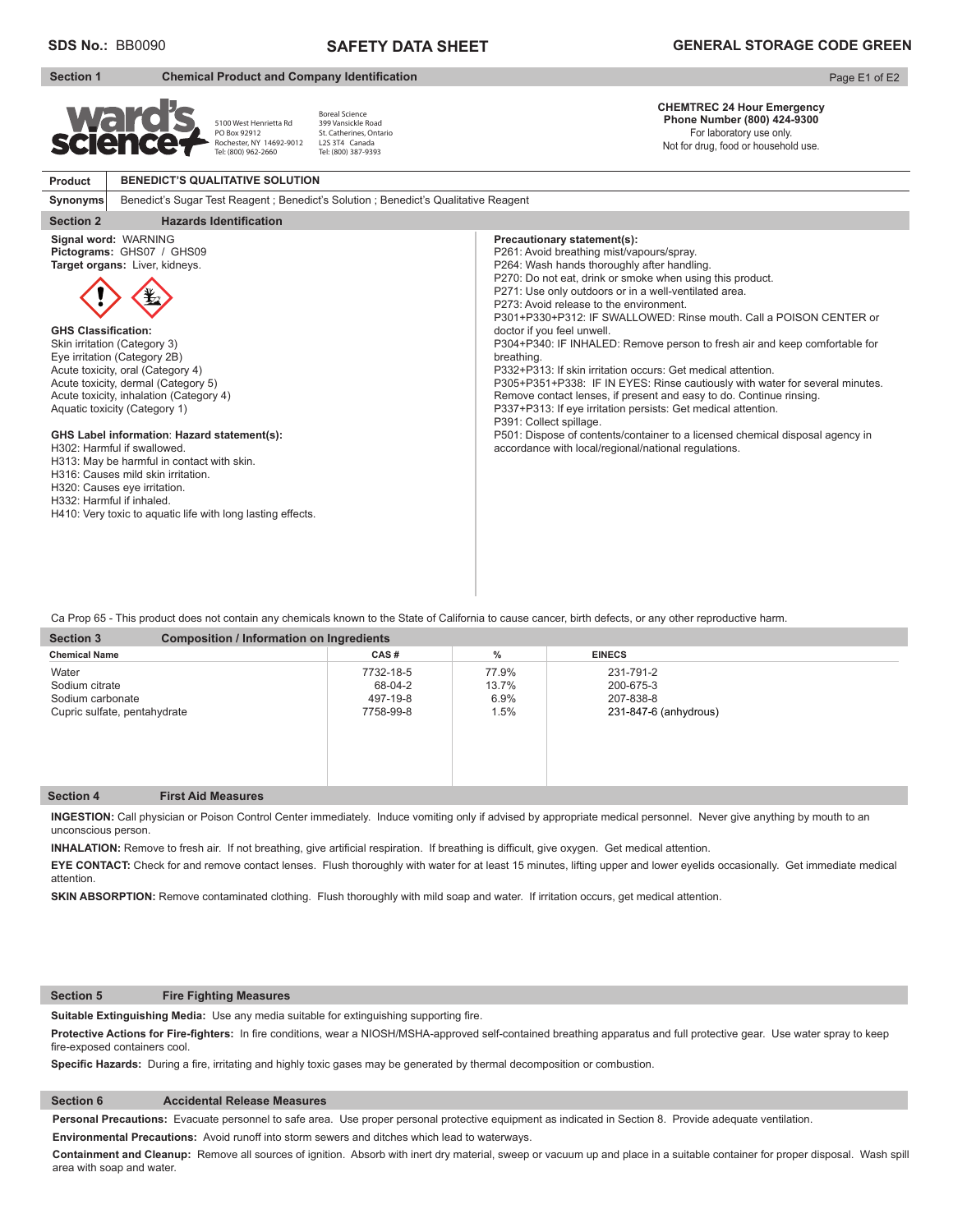#### **Section 7 Handling & Storage**  Page E2 of E2

Read label on container before using. Do not wear contact lenses when working with chemicals. Keep container tightly closed. For laboratory use only. Not for drug, food or household use. Keep out of reach of children.

**Handling:** Use with adequate ventilation. Avoid contact with eyes, skin and clothing. Avoid ingestion. Do not inhale vapors, spray or mist. Wash thoroughly after handling. Remove and wash clothing before reuse.

|                         | <b>Storage:</b> Store in a cool, well-ventilated area away from incompatible substances. |                                              |                   |                    |  |  |
|-------------------------|------------------------------------------------------------------------------------------|----------------------------------------------|-------------------|--------------------|--|--|
| <b>Section 8</b>        | <b>Exposure Controls / Personal Protection</b>                                           |                                              |                   |                    |  |  |
| <b>Exposure Limits:</b> | <b>Chemical Name</b>                                                                     | <b>ACGIH (TLV)</b>                           | <b>OSHA (PEL)</b> | <b>NIOSH (REL)</b> |  |  |
|                         | Cupric sulfate                                                                           | TWA: 0.2 mg/m <sup>3</sup> copper fume as Cu | None established. | None established.  |  |  |

Engineering controls: Facilities storing or utilizing this material should be equipped with an eyewash facility and a safety shower and fire extinguishing material. Personnel should wear safety glasses, goggles, or faceshield, lab coat or apron, appropriate protective gloves. Use adequate ventilation to keep airborne concentrations low. **Respiratory protection:** None should be needed in normal laboratory handling at room temperatures. If misty conditions prevail, work in fume hood or wear a NIOSH/MSHA-

| <b>Section 9</b>                                                                                                                                                                      | <b>Physical &amp; Chemical Properties</b>                                   |                                                                                                                                                                                                                                                                                     |                                                                                                                                                                                                                  |
|---------------------------------------------------------------------------------------------------------------------------------------------------------------------------------------|-----------------------------------------------------------------------------|-------------------------------------------------------------------------------------------------------------------------------------------------------------------------------------------------------------------------------------------------------------------------------------|------------------------------------------------------------------------------------------------------------------------------------------------------------------------------------------------------------------|
| Appearance: Clear, pale blue liquid.<br><b>Odor:</b> No odor.<br>Odor threshold: N/A<br>pH: N/A<br>Boiling point: $\sim 100^{\circ}$ C (212°F) [water]<br>Flash point: Not flammable. | Melting / Freezing point: $\sim 0^{\circ}$ C ( $\sim 32^{\circ}$ F) [water] | Evaporation rate $( = 1): < 1$<br>Flammability (solid/gas): N/A<br>Explosion limits: Upper: N/A Lower: N/A<br>Vapor pressure (mm Hg): 14 [water]<br>Vapor density (Air = 1): $0.7$ [water]<br>Relative density (Specific gravity): 1.0 [water]<br><b>Solubility(ies): Complete.</b> | Partition coefficient: (n-octanol / water): N/A<br>Auto-ignition temperature: N/A<br>Decomposition temperature: N/A<br>Viscosity: N/A<br><b>Molecular formula: Mixture.</b><br><b>Molecular weight: Mixture.</b> |
| <b>Section 10</b>                                                                                                                                                                     | <b>Stability &amp; Reactivity</b>                                           |                                                                                                                                                                                                                                                                                     |                                                                                                                                                                                                                  |

approved respirator.

**Chemical stability:** Stable **Hazardous polymerization:** Will not occur.

**Conditions to avoid:** Excessive temperatures which cause evaporation.

**Incompatibilities with other materials:** Acids and strong oxidizers.

**Hazardous decomposition products:** Carbon oxides.

#### **Section 11 Toxicological Information**

**Acute toxicity:** Oral-rat LD50: 300 mg/kg (Copper sulfate) - Dermal-rat LD50: >1000 mg/kg (Copper sulfate) - Inhalation-rat LC50: 2.3 mg/l 2 hour (Sodium carbonate) **Skin corrosion/irritation:** Slightly irritating

**Serious eye damage/irritation:** Slightly irritating

**Respiratory or skin sensitization:** Not a sensitizer

**Germ cell mutagenicity:** Data not available

**Carcinogenity:** Data not available

NTP: No component of this product present at levels greater than or equal to 0.1% is identified as a known or anticipated carcinogen by NTP.

IARC: No component of this product present at levels greater than or equal to 0.1% is identified as probable, possible or confirmed human carcinogen by IARC.

OSHA: No component of this product present at levels greater than or equal to 0.1% is identified as a carcinogen or potential carcinogen by OSHA.

**Reproductive toxicity:** Data not available

**STOT-single exposure:** Data not available

**STOT-repeated exposure:** Data not available **Aspiration hazard:** Data not available

**Potential health effects:** 

Inhalation: May be harmful if inhaled.

Ingestion: May be harmful if swallowed.

Skin: Contact may cause irritation.

Eyes: Contact may cause irritation.

Signs and symptoms of exposure: To the best of our knowledge the chemical, physical and toxicological properties have not been thoroughly investigated. Specific data is not available. Exercise appropriate procedures to minimize potential hazards.

**Additional information: RTECS #:** Not available for this mixture.

### **Section 12 Ecological Information**

Toxicity to fish: Salmo gairdneri (Fish, estuary, fresh water) LC50: < .75-.84 mg/l **Toxicity to daphnia and other aquatic invertebrates:** No data available **Toxicity to algae:** No data available

**Persistence and degradability:** No data available **Bioaccumulative potential:** No data available **Mobility** in soil: No data available **Mobility** in soil: No data available

**PBT and vPvB assessment:** No data available **Other adverse effects:** An environmental hazard cannot be excluded in the event of unprofessional handling or disposal.

**Section 13 Disposal Considerations**

Section 14 **Transport Information (US DOT / CANADA TDG)** These disposal guidelines are intended for the disposal of catalog-size quantities only. Federal regulations may apply to empty container. State and/or local<br>regulations may be different. Dispose of in accordance with al

| <b>UN/NA number:</b> Not applicable | <b>Shipping name:</b> Not Regulated  |                                |                      |  |
|-------------------------------------|--------------------------------------|--------------------------------|----------------------|--|
| <b>Hazard class: Not applicable</b> | <b>Packing group:</b> Not applicable | <b>Reportable Quantity: No</b> | Marine pollutant: No |  |

**Exceptions:** Not applicable **2012 ERG Guide #** Not applicable

|                                  |                                                                                                          |             | _________________  |                  |            |             |  |
|----------------------------------|----------------------------------------------------------------------------------------------------------|-------------|--------------------|------------------|------------|-------------|--|
| Section 15                       | <b>Regulatory Information</b>                                                                            |             |                    |                  |            |             |  |
|                                  | A chemical is considered to be listed if the CAS number for the anhydrous form is on the Inventory list. |             |                    |                  |            |             |  |
| Component                        |                                                                                                          | <b>TSCA</b> | <b>CERLCA (RQ)</b> | <b>RCRA code</b> | <b>DSL</b> | <b>NDSL</b> |  |
| All components listed with TSCA. |                                                                                                          |             |                    |                  |            |             |  |
| <b>Section 16</b>                | <b>Other Information</b>                                                                                 |             |                    |                  |            |             |  |

The information contained herein is furnished without warranty of any kind. Employers should use this information only as a supplement to other information gathered by them and must make independent determinations of suitability and completeness of information from all sources to assure proper use of these materials and the safety and health of employees. NTP: National Toxicology Program, IARC: International Agency for Research on Cancer, OSHA: Occupational Safety and Health Administration, STOT: Specific Target Organ Toxicity, SE: Single Exposure, RE: Repeated Exposure ERG: Emergency Response Guidebook. Form 06/2015 Revision Date: November 2, 2015 Supercedes: September 10, 2015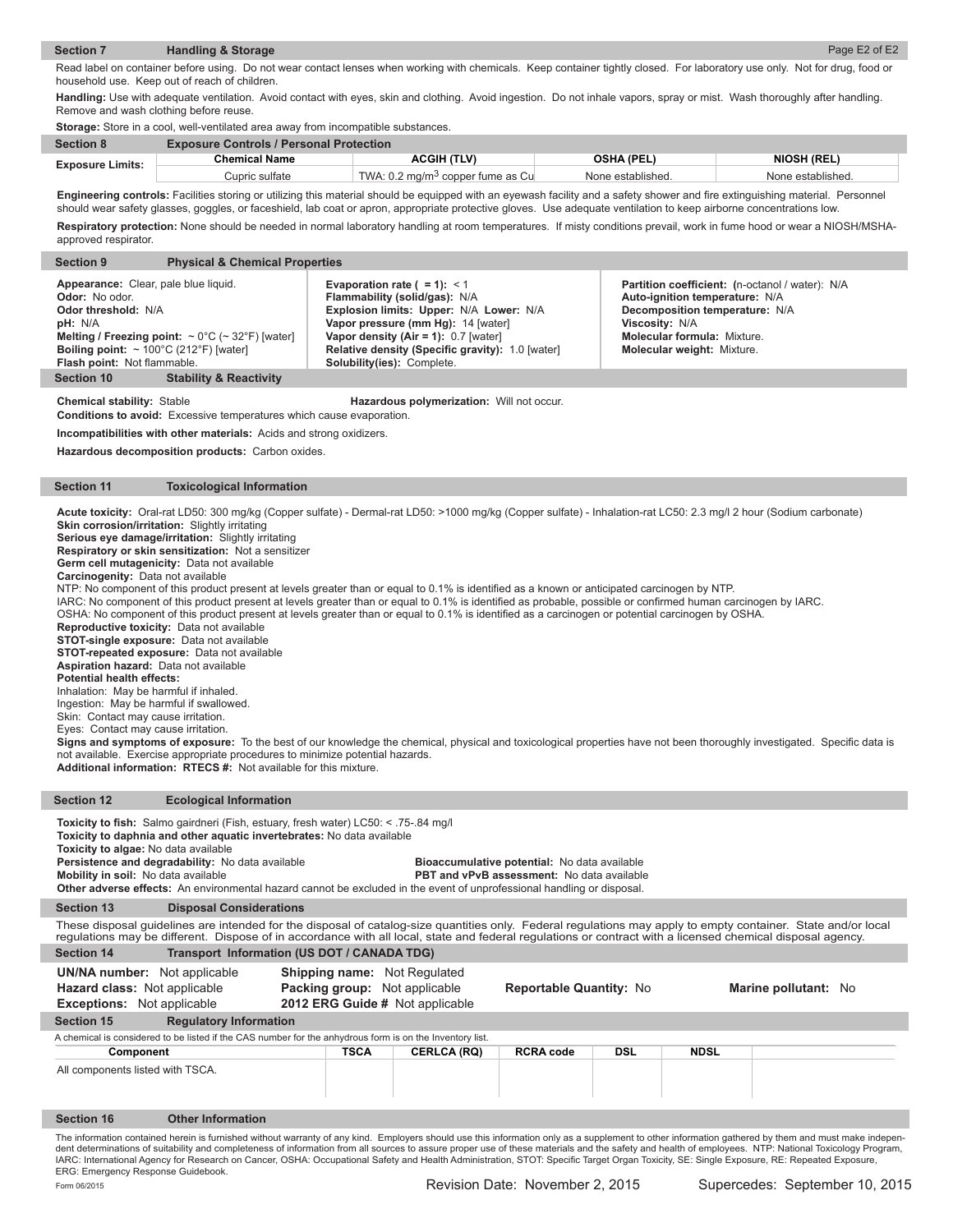|                                                                                                                                                                                                                                                                                                     |                                                                                                                                                                                                                                                                                                                                                                                                                                                                                  | <b>GÉNÉRAL CODE D'ENTREPOSAGE VERT</b>                                                                                                                                                                                                                                                                                                                                                                                                                                                                                                                                                                                                                                                                                                                                                                                                                                                                                                                                                                                                                                                                                                                                                                                                   |
|-----------------------------------------------------------------------------------------------------------------------------------------------------------------------------------------------------------------------------------------------------------------------------------------------------|----------------------------------------------------------------------------------------------------------------------------------------------------------------------------------------------------------------------------------------------------------------------------------------------------------------------------------------------------------------------------------------------------------------------------------------------------------------------------------|------------------------------------------------------------------------------------------------------------------------------------------------------------------------------------------------------------------------------------------------------------------------------------------------------------------------------------------------------------------------------------------------------------------------------------------------------------------------------------------------------------------------------------------------------------------------------------------------------------------------------------------------------------------------------------------------------------------------------------------------------------------------------------------------------------------------------------------------------------------------------------------------------------------------------------------------------------------------------------------------------------------------------------------------------------------------------------------------------------------------------------------------------------------------------------------------------------------------------------------|
|                                                                                                                                                                                                                                                                                                     |                                                                                                                                                                                                                                                                                                                                                                                                                                                                                  | Page F1 of F2                                                                                                                                                                                                                                                                                                                                                                                                                                                                                                                                                                                                                                                                                                                                                                                                                                                                                                                                                                                                                                                                                                                                                                                                                            |
|                                                                                                                                                                                                                                                                                                     | <b>Boreal Science</b><br>399 Vansickle Road<br>St. Catherines, Ontario<br>L2S 3T4 Canada<br>Tel: (800) 387-9393                                                                                                                                                                                                                                                                                                                                                                  | <b>CHEMTREC 24 Numéros De Téléphone</b><br>De Secours D'Heure (800) 424-9300<br>Pour l'usage de laboratoire seulement.<br>Pas pour l'usage de drogue, de nourriture<br>ou de ménage.                                                                                                                                                                                                                                                                                                                                                                                                                                                                                                                                                                                                                                                                                                                                                                                                                                                                                                                                                                                                                                                     |
|                                                                                                                                                                                                                                                                                                     |                                                                                                                                                                                                                                                                                                                                                                                                                                                                                  |                                                                                                                                                                                                                                                                                                                                                                                                                                                                                                                                                                                                                                                                                                                                                                                                                                                                                                                                                                                                                                                                                                                                                                                                                                          |
|                                                                                                                                                                                                                                                                                                     |                                                                                                                                                                                                                                                                                                                                                                                                                                                                                  |                                                                                                                                                                                                                                                                                                                                                                                                                                                                                                                                                                                                                                                                                                                                                                                                                                                                                                                                                                                                                                                                                                                                                                                                                                          |
|                                                                                                                                                                                                                                                                                                     |                                                                                                                                                                                                                                                                                                                                                                                                                                                                                  |                                                                                                                                                                                                                                                                                                                                                                                                                                                                                                                                                                                                                                                                                                                                                                                                                                                                                                                                                                                                                                                                                                                                                                                                                                          |
|                                                                                                                                                                                                                                                                                                     |                                                                                                                                                                                                                                                                                                                                                                                                                                                                                  | Déclarations de précaution(s):<br>P261: Éviter de respirer les brouillards/vapeurs/aérosols.<br>P264: Se laver les mains soigneusement après manipulation.<br>P270: Ne pas manger, boire ou fumer en manipulant ce produit.<br>P271: Utiliser seulement en plein air ou dans un endroit bien ventilé.<br>P273: Éviter le rejet dans l'environnement.<br>P301+P330+P312: EN CAS D'INGESTION: Rincer la bouche. Appeler un CENTRE<br>ANTIPOISON ou un médecin en cas de malaise.<br>P304+P340: EN CAS D'INHALATION: Transporter la personne à l'extérieur et la<br>maintenir dans une position où elle peut confortablement respirer.<br>P332+P313: En cas d'irritation cutanée: Obtenir des soins médicaux.<br>P305+P351+P338: EN CAS DE CONTACT AVEC LES YEUX: Rincer avec<br>précaution à l'eau pendant plusieurs minutes. Enlever les lentilles de contact si la<br>victime en porte et si elles peuvent être facilement enlevées. Continuer à rincer.<br>P337+P313: Si l'irritation oculaire persiste: Obtenir des soins médicaux.<br>P391: Recueillir le produit répandu.<br>P501: Éliminer le contenu / récipient dans une agence agréée d'élimination chimique<br>conformément à la réglementation locale / régionale / nationale. |
| <b>SDS No.: BB0090</b><br><b>Ward</b><br>Synonymes<br><b>Classification par le GHS:</b><br>Skin irritation (Catégorie 3)<br>Eye irritation (Catégorie 2B)<br>Acute toxicity, oral (Catégorie 4)<br>Aquatic toxicity (Catégorie 1)<br>H302: Nocif en cas d'ingestion.<br>H332: Nocif par inhalation. | 5100 West Henrietta Rd<br>PO Box 92912<br>Rochester, NY 14692-9012<br>Tel: (800) 962-2660<br><b>Identification De Risques</b><br>Mention d'avertissement: AVERTISSEMENT<br>Pictogrammes: GHS07 / GHS09<br>Les organes cibles: Le foie et les reins.<br>Acute toxicity, dermal (Catégorie 5)<br>Acute toxicity, inhalation (Catégorie 4)<br>H313: Peut être nocif par contact cutané.<br>H316: Provoque une légère irritation cutanée.<br>H320: Provoque une irritation des yeux. | FICHE DE DONNÉES DE SÉCURITÉ<br>L'identification de produit chimique et de compagnie<br><b>SOLUTION DE BENEDICT'S QUALITATIVE</b><br>Réactif d'essai du sucre de Benedict's ; Solution de Benedict's ; Réactif qualitative de Benedict's<br>Renseignements sur l'étiquette GHS: Mention de danger(s):<br>H410: Très toxique pour les organismes aquatiques, entraîne des effets néfastes à                                                                                                                                                                                                                                                                                                                                                                                                                                                                                                                                                                                                                                                                                                                                                                                                                                               |

**FICHE DE DONNÉES DE SÉCURITÉ**

CA Prop 65 - Ce produit ne contient pas de produits chimiques connus à l'État de Californie pour causer le cancer, des malformations congénitales, ou toute autre atteinte à la reproduction.

| Nommé Chimique                  | # CAS     | $\%$  | <b>EINECS</b>       |  |
|---------------------------------|-----------|-------|---------------------|--|
| L'eau                           | 7732-18-5 | 77.9% | 231-791-2           |  |
| Citrate de sodium               | 68-04-2   | 13.7% | 200-675-3           |  |
| Carbonate de sodium             | 497-19-8  | 6.9%  | 207-838-8           |  |
| Sulfate cuivrique, pentahydrate | 7758-99-8 | 1,5%  | 231-847-6 (anhydre) |  |

#### **Section 4 Mesures De Premiers Soins**

**INGESTION:** Appeler un médecin ou un centre antipoison immédiatement. Provoquer le vomissement seulement si elle est informée par le personnel compétent médicaux. Ne jamais rien donner par la bouche à une personne inconsciente.

INHALATION: Sortir au grand air. Si elle ne respire pas, pratiquer la respiration artificielle. Si la respiration est difficile, donner de l'oxygène. Obtenir des soins médicaux.

CONTACT AVEC LES YEUX: Vérifier et enlever les lentilles de contact. Rincer abondamment à l'eau pendant au moins 15 minutes, en soulevant les paupières inférieures et supérieures de temps en temps. Obtenez une attention médicale immédiate.

**ABSORPTION PAR LA PEAU:** Enlever les vêtements contaminés. Rincer soigneusement avec du savon doux et d'eau. En cas d'irritation, consulter un médecin.

#### **Section 5 Mesures De Lutte Contre l'Incendie**

**Moyens d'extinction:** Utilisez des supports adaptés pour éteindre le feu à l'appui.

**Actions de protection pour les sapeurs-pompiers:** En cas d'incendie, porter un appareil respiratoire NIOSH / MSHA approuvé autonome et un équipement complet de protection. Utiliser un jet d'eau pour maintenir incendie refroidir les conteneurs exposés.

Dangers spécifiques: En cas d'incendie, des gaz irritants et très toxiques peuvent être générés par la décomposition thermique ou la combustion.

#### **Section 6 Mesures De Déchargement Accidentel**

Précautions personnelles: Évacuer le personnel vers la zone sûre. Utiliser un équipement de protection personnelle comme indiqué dans la Section 8. Assurer une ventilation adéquate. **Précautions environnementales:** Éviter tout ruissellement vers les égouts pluviaux et les fossés qui aboutissent aux voies navigables.

Confinement et de nettoyage: Absorbez avec le matériel sec inerte, balayez ou nettoyez à l'aspirateur vers le haut et placez dans un récipient approprié pour la disposition appropriée. Laver la zone de déversement avec du savon et de l'eau.